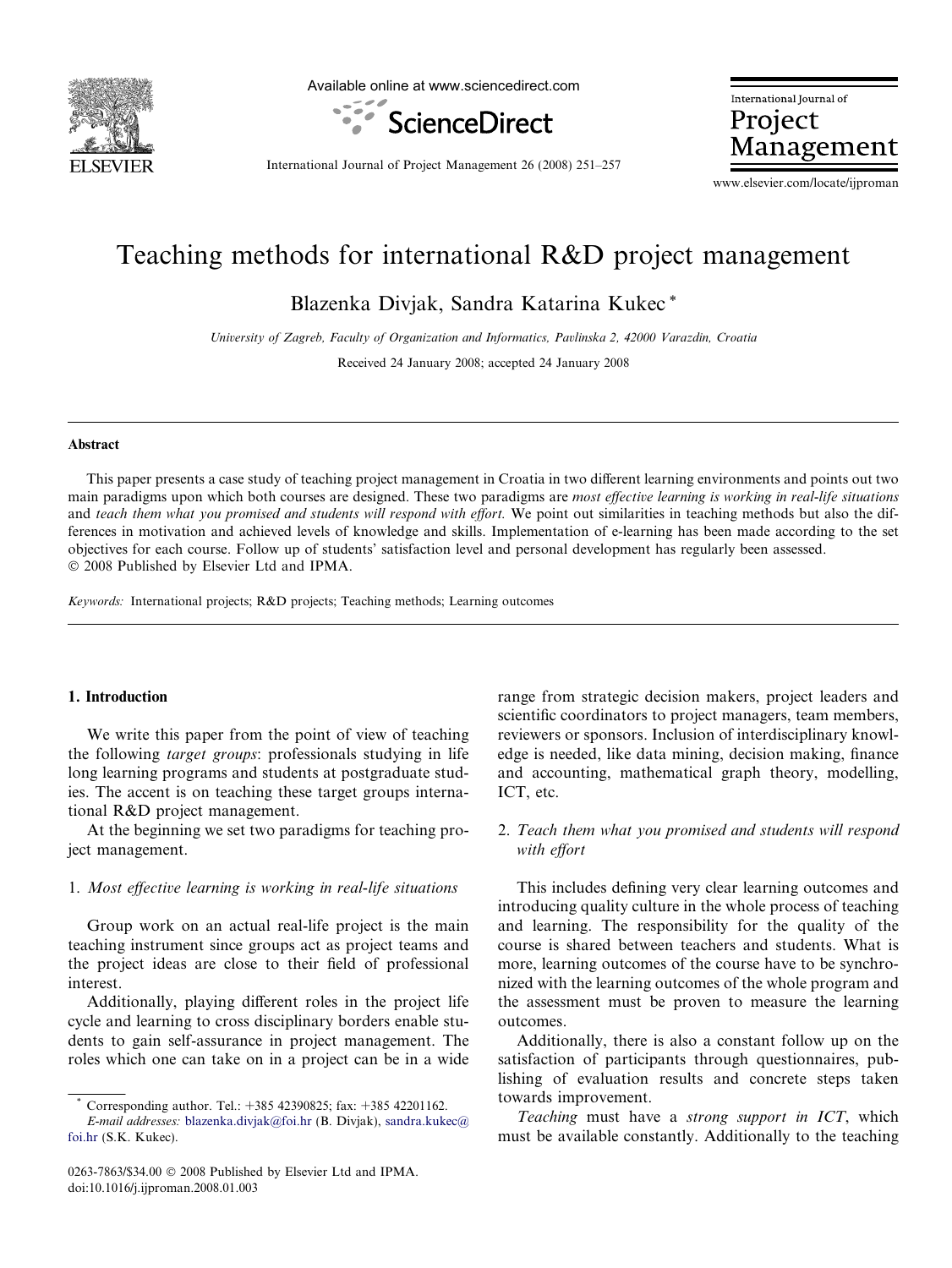program an on-line course is offered to the students so they can review the lectures taken on the course. The on-line course is structured as a self-paced course and it provides furtherance of knowledge and skills since it is accompanied with case studies and assessment. Lectures for postgraduate students are provided in a form of blended learning and for the lectures for project management training workshops an on-line course has been created as an after-course activity, which the workshop participants can complete to strengthen their knowledge even after the workshop has ended.

The lectures have to be organized in order to support group work activities. This form of teaching requires smaller teaching groups of up to 25 participants that form smaller project groups of 4–5 students that work together on their project. The support to the groups is provided from the lecturer and at least one or ideally two assistants who are available to groups during the lectures and afterwards. Through group work the students develop their interpersonal skills.

The added value for each participant that this form of life long learning brings, besides the knowledge about project management, can be the benefit of both personal and institutional partnership between the participants in one lecture group.

Finally, we can identify some crucial problems that occur when trying to implement project management at universities. Firstly the scientists are used to thinking ''scientifically" instead of ''project oriented" thinking. Secondly, the university management has to be convinced that they should change their organization from a traditionally organized functional organization to a more adaptable project organization.

#### 2. Problems and challenges

The Higher Education has become part of a global shift to a new way of creating and using knowledge. The new way is focused on solving problems and is sensitive to customers needs. It strives for quantity as well as quality. It cuts across interdisciplinary boundaries. It is enlivened by apparently infinite quantities of instantly accessible information. Accountability, QA, league tables and performance indicators have become permanent entities in the HE lexicon [\[1\].](#page--1-0)

Traditionally professors and scientists in Croatia are used to perform scientific and teaching activities and not research projects. Therefore they are not achieving high results in international R&D project competition arena.

We tried to find out what the critical factors for successful participation in international R&D projects are. In order to answer that question, in 2006 we conducted a survey among the existing and potential project coordinators and partners at 30 faculties at the University of Zagreb. The complete results of the survey can be found on the web page of the Reference Centre for E-projects in Croatia [\[2\]](#page--1-0). Here we point out that the survey shows that the three

main obstacles for raising performance in international R&D projects are the following: lack of project management skills; legal obstacles and obstacles in the accounting system; and lack of administrative support to scientists.

The survey also provides an answer to the question Which approach would mostly help raise absorption capacity for international projects in Croatia. The highest ranked were the following: organizing training workshops in international R&D project management, web portal with all the necessary information and case studies, and financial (accounting) support for preparing and managing projects.

In order to solve some of the existing problems we have made the following steps. The mentioned portal, Reference Centre for E-projects in Croatia [\[2\]](#page--1-0), maintained by our project team, tries to provide accurate and up to date information in Croatian and in English. Further, our project team at the Faculty of Organization and Informatics (FOI) has conducted more then 30 training workshops in international project management for almost 500 participants from 5 Croatian universities, SMEs, public institutions, NGOs and companies. At the same time several courses in project management at different study programmes have been introduced.

Furthermore, several institutions of higher education in Croatia have incorporated project management course in their study programmes at different levels in the last two years.

Here we will describe our experiences from the project management training workshops and the course entitled ''Project cycles in research and development" which is set at the doctoral (PhD) study of information science at FOI.

### 3. Learning outcomes, assessment methods and student workload

Paradigm Teach them what you promised and students will respond with effort includes defining very clear learning outcomes. In order to define learning outcomes for the course at the doctoral study we used Bloom taxonomy [\[3\]](#page--1-0) and synchronized them with the learning outcomes of the whole doctoral program which is research oriented. The outcomes have been identified at all six levels of the Bloom taxonomy. The modified (new) version of Bloom taxonomy is shown in the Fig. 1 taken from [\[4\]](#page--1-0)



Fig. 1. New version of Bloom taxonomy.